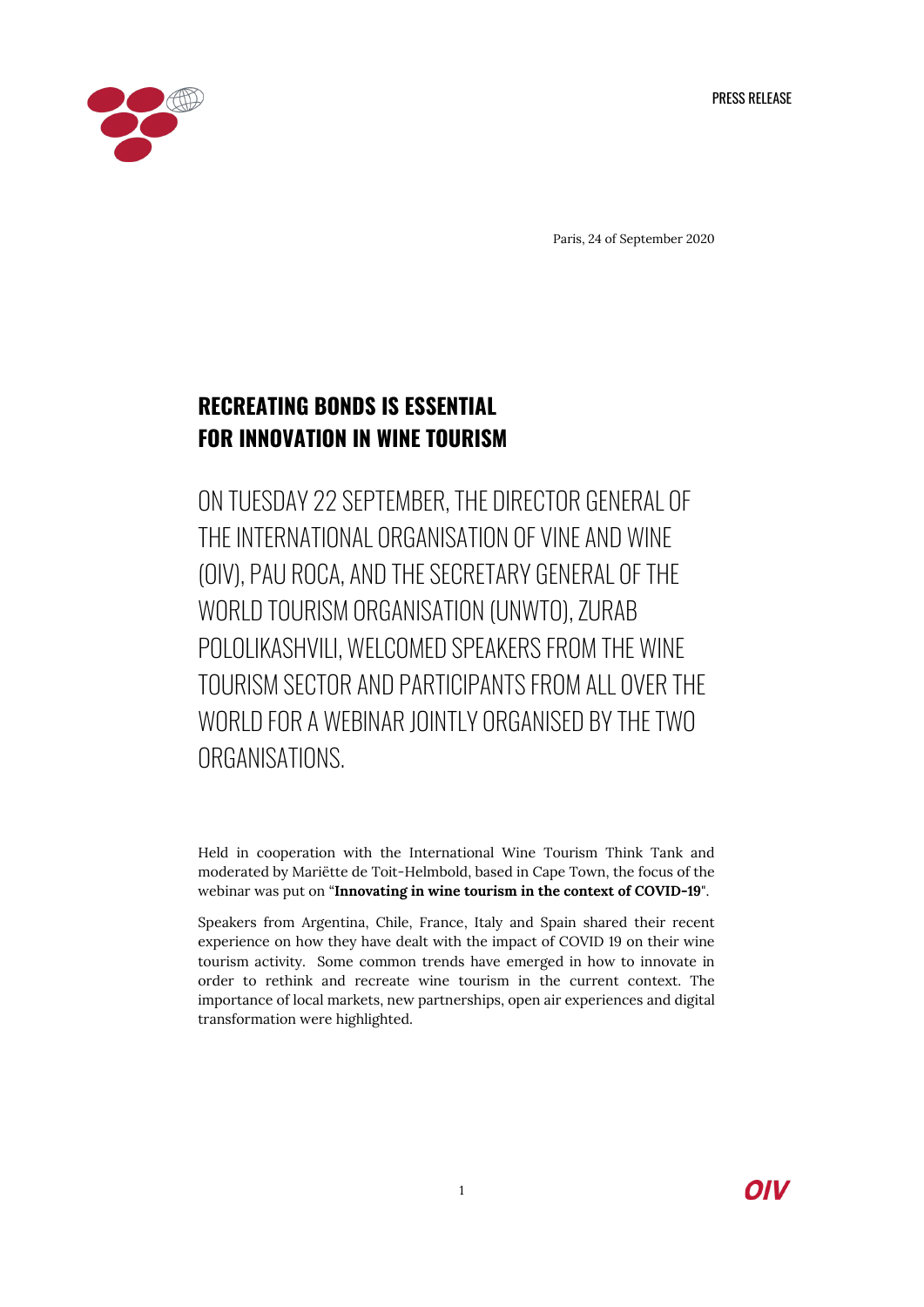

### **The importance of sharing best practices**

As **Pau Roca** stated, the creation of the OIV in 1924 was a response to a crisis. Today, we are facing a "different crisis in which the OIV is in a central position to respond and provide solutions, to develop the economy of vineyards and farmers as well as promoting the wine trade". For him, the attractiveness of wine tourism is based on three key points: diversity, rural areas, and very strong cultural links.

For **Zurab Pololikashvili**, gastronomy and wine tourism are essential pillars of tourism development in rural areas. He stressed how fundamental it is for all [UNWTO](https://www.unwto.org/) member countries to support rural tourism, where wine plays a very important role : "coordination is one of the most important aspects of our lives over the past few months" and it is by sharing best practices that we will succeed in overcoming and reactivating tourism. The partnership between the OIV and the UNWTO is particularly important and "rowing in the same direction is what the tourism economy expects that we do" said the OIV DG

## **"Technology is an enabler that needs a human story"**

The moderator, **Mariëtte de Toit-Helmbold**, pointed out that "tourism has always been resilient and the industry is working hard to rebuild stronger and more sustainably than before. [The] industry has been brought to its knees by a tough lockdown and two complete bans on the sale of wine in South Africa. It is imperative that we restart tourism in a responsive manner and build with a focus on local and sustainable travel". The priority must be health and safety to reassure people, then collaboration between sectors and regions with a focus on the local market and local people, who are the greatest assets for wine tourism, and finally a creative approach with digital solutions keeping in mind that technology is an enabler that needs a human story to have a real impact.

**Roberta Garibaldi**, from Associazione Italiana Turismo Enogastronomico, presented an overview of the crisis, its consequences and adaptations based on the self-assessment of enterprises answering a questionnaire. She provided a detailed overview of the situation in Italy and Spain as well as information on France, Portugal, Mexico, Chile, Brazil, Argentina and South Africa. The results show a major change in the activities proposed by companies, new marketing strategies and financial consequences. Roberta put the stress on diversifying the experiences with a bigger focus on local culture which are two very encouraging tools to rebuild the wine tourism industry in a more sustainable and inclusive manner.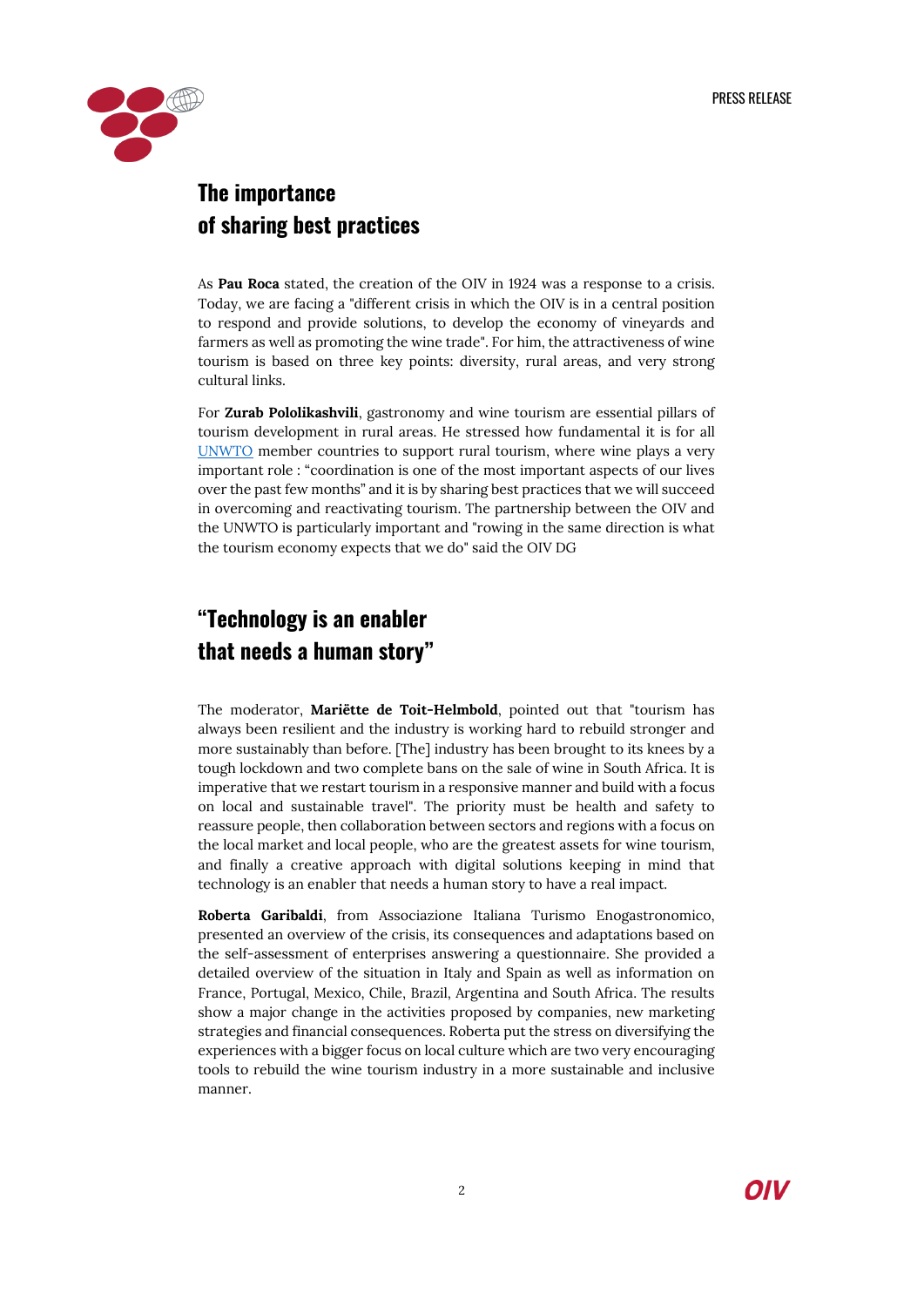

### **Strengthen local bonds**

The insight from Argentina was given by **Lorena Cepparo**, representing Chandon. She talked about the reinvention of Oeno-Gastronomy in Wineries during and post COVID-19. Creativity and solidarity had to be shown, amidst new protocols and restrictions. Faced with social and labour problems, the winery set up online events (with physical experiences) and a take-away catering service promoting an oeno-gastronomic concept, which enabled it to keep in touch with its customers: "we see this as an opportunity, in the midst of this situation, to recreate bonds ". With the gradual reopening, as well as adaptation to health restrictions and measures, an investment in local communication through social media has been made. Her conclusion words were those of belief: wine tourism is fundamentally an "area of human enjoyment, people will want to travel so we have to be ready!"

Speaking on behalf of [Great Wine Capitals Global Network,](https://www.greatwinecapitals.com/) **Catherine Leparmentier Dayot** reflected on wine tourism from a French perspective and showed how its strength relied on organising and managing outdoor experiences. Summer season 2020 in France has seen a radical change in the origin of tourists who were mostly nationals (94% of French travellers stayed in France). She highlighted facts such as the preference for small local activities rather than large infrastructures, rural rather than urban, outdoor rather than indoor. Positive facts in the case of wine tourism because it can provide tourists with all the requirements that the sanitary crises impose. "The trend that has occurred this year has greatly benefited wine tourism," Catherine sums up, "to the point that today wine tourism can be considered an art of living". However, major difficulties remain, such as the drop in visitor numbers, especially when summer is over and national tourists are back to their daily lives. As a solution, winegrowers must keep in mind that innovation is not just a survival mechanism and they need to integrate it into their future plans, concluded the French speaker.

### **An opportunity for wine tourism?**

**Irene Gimeno**, from Enoturismo Chile, talked about the New Strategies of Wine Tourism Destination. Created in 2016, Enoturismo Chile is a national programme that aims to strengthen wine tourism supporting wineries and communities within the industry's value chain and considering wine and tourism as an issue of economic and social development for rural communities. The Chilean wine tourism sector has suffered a double strike over the last year with civil protest on October 2019 and then COVID-19. The case of Chile shows how relevant it is to work together, as a sector, with the government and this cooperation between the private and public sectors. Together they leaded to a common strategy structured in 3 stages: from containment, to adaptation, then reactivation.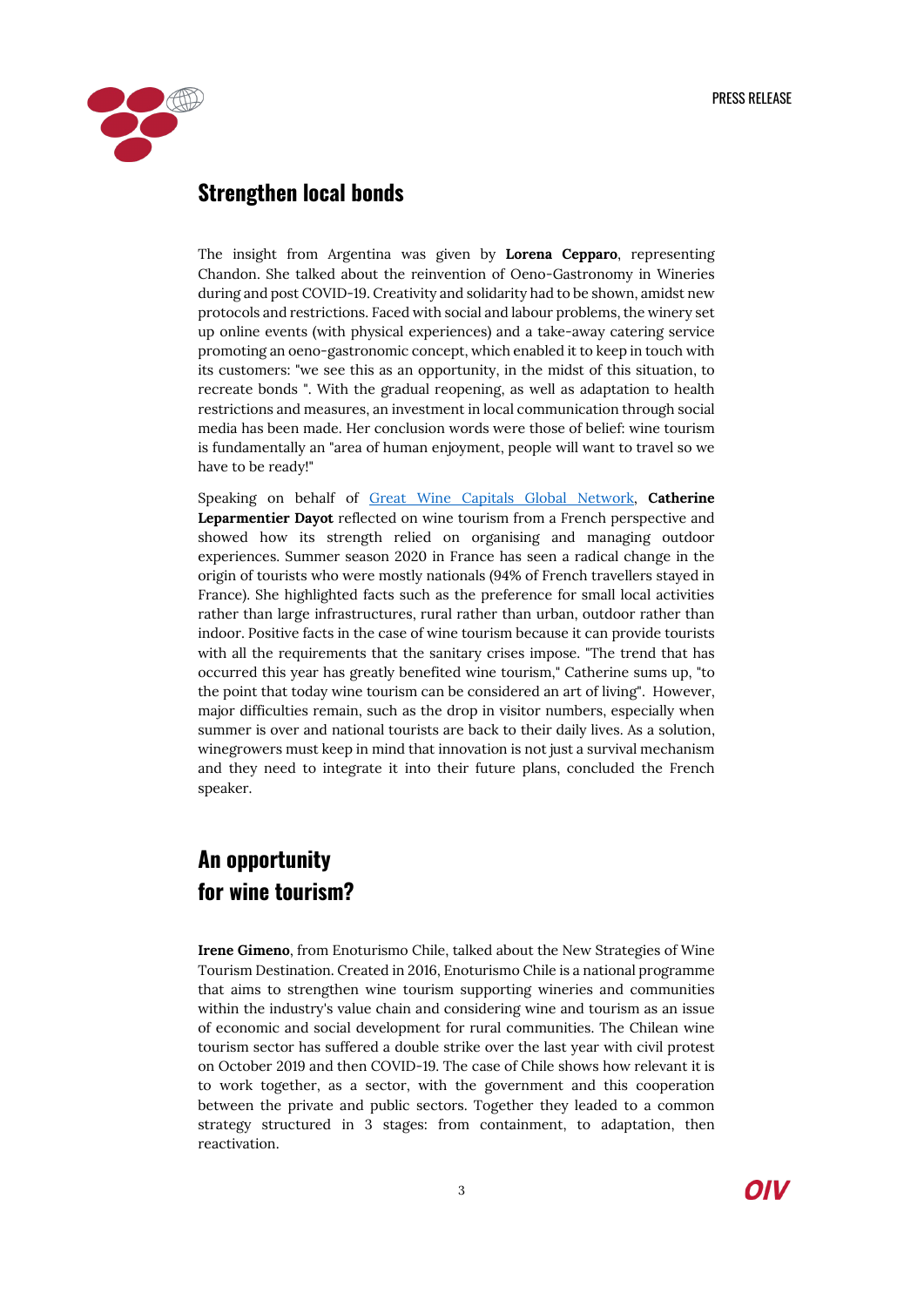

During the first phase, the focus was on health care and safety. Then came the adaptation phase during which companies prepared and selected new tools (webinars, digitalisation, knowledge transfer) to achieve reactivation, where communication and marketing had a key role to play. Irene explained that "they have had to change the way they approach the public, moving from wine tourism to prioritising health and safety". To conclude on a positive note, she said that "this situation helped Enoturismo Chile to know better the sector. We want to see it as an opportunity for wine tourism".

The Spanish perspective was presented by **Zaida Semprun**, from the World Shopping Tourism Network, and **Beatriz Vergara** from Gonzalez Byass, on the subject of "New Reality, New Wine Tourism". Zaida defined the framework of the impact that tourism, and wine tourism in particular, had in the Spanish economy before COVID-19 in relation to the "New Reality". She explained how the sector is adapting through safety protocols and labels such as "Safe Travel" stamps and analysed the opportunities (restricted circle, local target) and challenges (health measures, withdrawal of people from their restricted circle) that the crisis implies, ending with a list of new measures that a winery has to face (restriction of the number of people, delay between visits). Beatriz then presented the specificity of wine tourism, which allows for more personalised experiences and can be a complementary offer on the chosen travel destinations. It is an asset in the pandemic crisis and in the current context, digitalisation is essential to materialise the experiences that can be proposed.

### **Digitalisation is here to stay**

Get to know the customers to offer a personalised experience, finding the right balance between technology and human contact are fundamental for the panellists, as digital modifications are here to stay. Along with these changes, improving local tourism turned to be the key for recovery, having sustainability as a pillar.

In that sense, Roberta Garibaldi stressed the importance of data collection from effective visitors and potential ones, including not only the traditional costumers, as those online (website, social media...). "Being able to track these users is very important to plan creative and efficient services with specific offers to each target, providing a personalised offer", referred.

But with the increase of digital activities there's a "need of adapted professional equipment", reminded Roberta, enlightening that "these tools are an excellent help to keep the interaction with visitors. Not forgetting to give a human touch to technology, with a good storytelling", though.

The new virtual way of communicating brought up with the crisis, for Irene Gimeno, "turned out to be really effective". For her, the events such as webinars, allowed the increase in the number participants, from different regions.